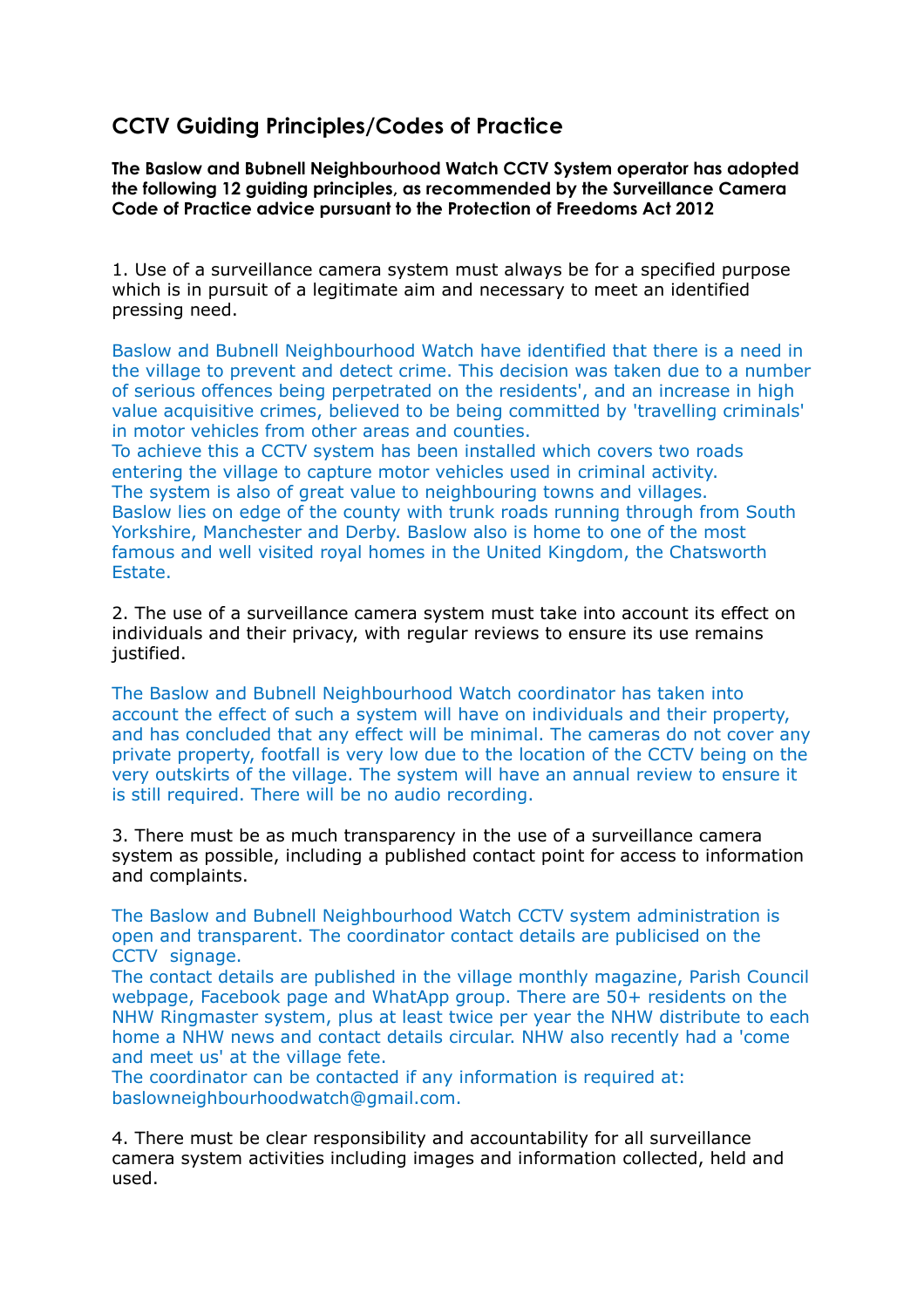The Baslow and Bubnell Neighbourhood Watch coordinator is solely responsible for the administration of the CCTV system, having sole access.Any information or images will be treated in accordance with GDPR regulations. Information will be stored securely and 'weeded' on a regular basis. Information will only be shared for prevention and detection of crime, or for other law enforcement purposes,with the Police or other official body. Any information received from a **third party** by Baslow and Bubnell Neighbourhood Watch will be treated in the same manner.

5. Clear rules, policies and procedures must be in place before surveillance camera system is used, and these must be communicated to all who need to comply with them.

The Baslow and Bubnell Neighbourhood Watch coordinator is the only operator of the system and is fully aware of the above rules, policies and procedures.

6. No more images and information should be stored than that which is strictly required for the stated purpose of a surveillance camera system, and such images and information should be deleted once their purposes have been discharged.

The system operator will ensure that all saved information is regularly 'weeded' and deleted as soon as there is no requirement to store it. Images on the actual CCTV system are automatically deleted after no more than 8 days.

7. Access to retained images and information should be restricted and there must be clearly defined rules on who can gain access and for what purpose such access is granted; the disclosure of images and information should only take place when it is necessary for such a purpose or for law enforcement purposes.

The system operator will ensure that all saved information is retained securely and that it is only shared for the purpose of the prevention and detection of crime, or for other law enforcement purposes. Only the Police or other official bodies will be allowed access to and information stored.

8. Surveillance camera system operators should consider any approved operational, technical and competency standards relevant to a system and its purpose and work to meet and maintain those standards.

The system operator has reached competency standards by undergoing training and taking an examination, in relation to the operation of the system and has undergone GDPR and Data Protection training, and are registered with the Office of Information Commissioners.

9. Surveillance camera system images and information should be subject to appropriate security measures to safeguard against unauthorised access and use.